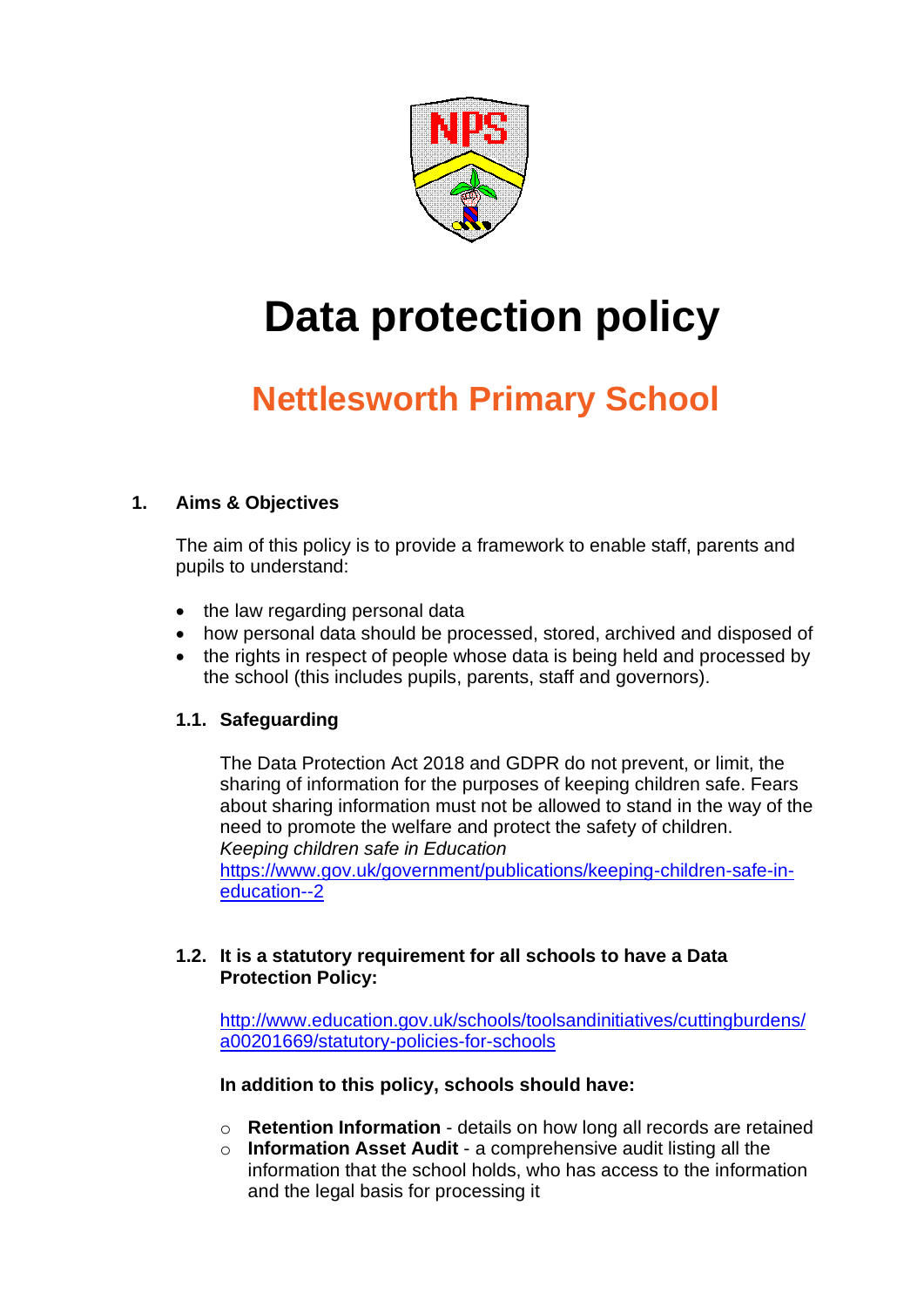- o **Privacy Notices -** for pupils, parents, staff and governors
- o **Registered with the ICO**

This policy will link with the following:

- o Safeguarding Policy
- o Staff AUP/Code of Conduct
- o Photographic Policy
- o Photographic Consent Forms

# **1.3. Definitions**

- o Personal Data information relating to a living individual, who can be identified directly from that data or indirectly by reference to other data held. (Note that information can be in any form - written, on a PC e.g. names, addresses, photos.)
- $\circ$  Data Processor a person who handles the data including filing or storing it.
- $\circ$  Data Subject the person about whom personal data is processed or kept.
- o Data Controller the person or organisation who determines the "how and what" of data processing in an organisation.

# **1.4. Data Protection Principles**

### **Article 5 of the GDPR sets out that personal data shall be:**

- a) processed lawfully, fairly and in a transparent manner in relation to individuals;
- b) collected for specified, explicit and legitimate purposes and not further processed in a manner that is incompatible with those purposes; further processing for archiving purposes in the public interest, scientific or historical research purposes or statistical purposes shall, subject to measures respecting the principle of 'data minimisation', not be considered to be incompatible with the initial purposes;
- c) adequate, relevant and limited to what is necessary in relation to the purposes for which they are processed;
- d) accurate and, where necessary, kept up to date; every reasonable step must be taken to ensure that personal data that are inaccurate, having regard to the purposes for which they are processed, are erased or rectified without delay;
- e) kept in a form which permits identification of data subjects for no longer than is necessary for the purposes for which the personal data are processed; personal data may be stored for longer periods insofar as the personal data will be processed solely for archiving purposes in the public interest, scientific or historical research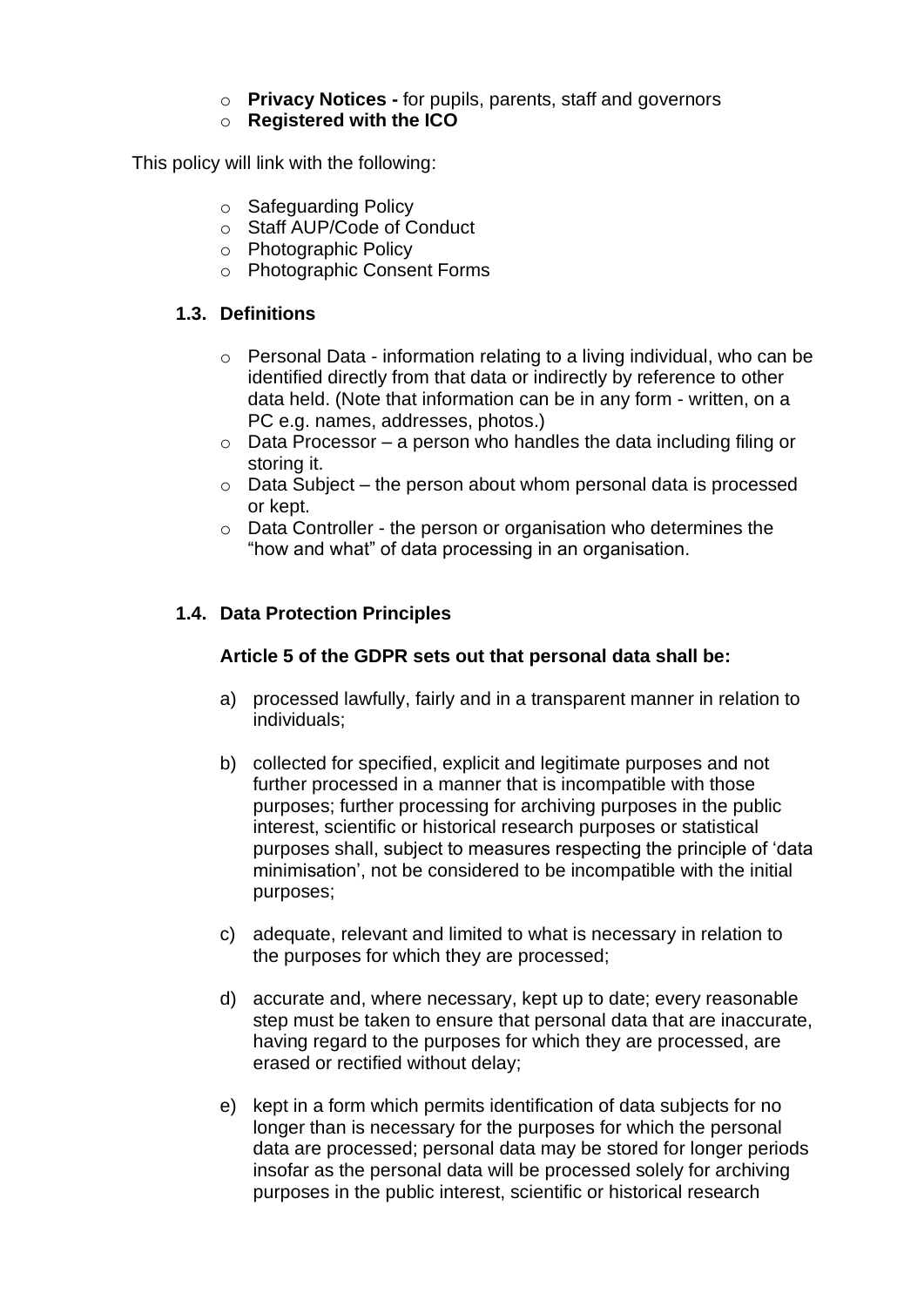purposes or statistical purposes subject to implementation of the appropriate technical and organisational measures required by the GDPR in order to safeguard the rights and freedoms of individuals, and again subject to the 'data minimisation' principle; and

f) processed in a manner that ensures appropriate security of the personal data, including protection against unauthorised or unlawful processing and against accidental loss, destruction or damage, using appropriate technical or organisational measures.

**In addition, Article 5(2) requires that the controller shall be responsible for, and be able to demonstrate, compliance with the principles.** In effect the school, as the 'data controller', needs to be able to show that its policies and systems comply with requirements of GDPR.

# **2. Lawful Basis for Processing Data**

GDPR stipulates that there must be a lawful basis for processing data, and that for special category data an additional condition has to be met. The vast majority of information that schools collect and process is required to enable the school to perform tasks carried out in the public interest or in the exercise of official authority vested in the school, as the data controller. This is the main lawful basis for processing data that a school is likely to rely on.

There are other bases that may be available, such as a specific legal obligation applying to the data controller that makes the processing necessary.Your legal advisor will be able to identify individual statutes if required.

### **2.1 Age**

Children under the age of 13 are not usually considered able to give consent to process data or to directly access the rights of a data subject, so parents or guardians can do this on their behalf, providing this is in the best interests of the child. See [https://ico.org.uk/for](https://ico.org.uk/for-organisations/guide-to-data-protection/guide-to-the-general-data-protection-regulation-gdpr/children-and-the-gdpr/what-rights-do-children-have/)[organisations/guide-to-data-protection/guide-to-the-general-data](https://ico.org.uk/for-organisations/guide-to-data-protection/guide-to-the-general-data-protection-regulation-gdpr/children-and-the-gdpr/what-rights-do-children-have/)[protection-regulation-gdpr/children-and-the-gdpr/what-rights-do](https://ico.org.uk/for-organisations/guide-to-data-protection/guide-to-the-general-data-protection-regulation-gdpr/children-and-the-gdpr/what-rights-do-children-have/)[children-have/](https://ico.org.uk/for-organisations/guide-to-data-protection/guide-to-the-general-data-protection-regulation-gdpr/children-and-the-gdpr/what-rights-do-children-have/) Children should be provided with age appropriate advice about how their data is used.

### 2.2 Consent

If there is a lawful basis for collecting data, then consent to collect data is not required. (An employee could not opt to withhold an NI number for example.) However, a privacy notice which explains to data subjects (or the parents of the data subject if under the age of 13) will be required. This explains the lawful basis for processing the data, and also explains to the individual their rights.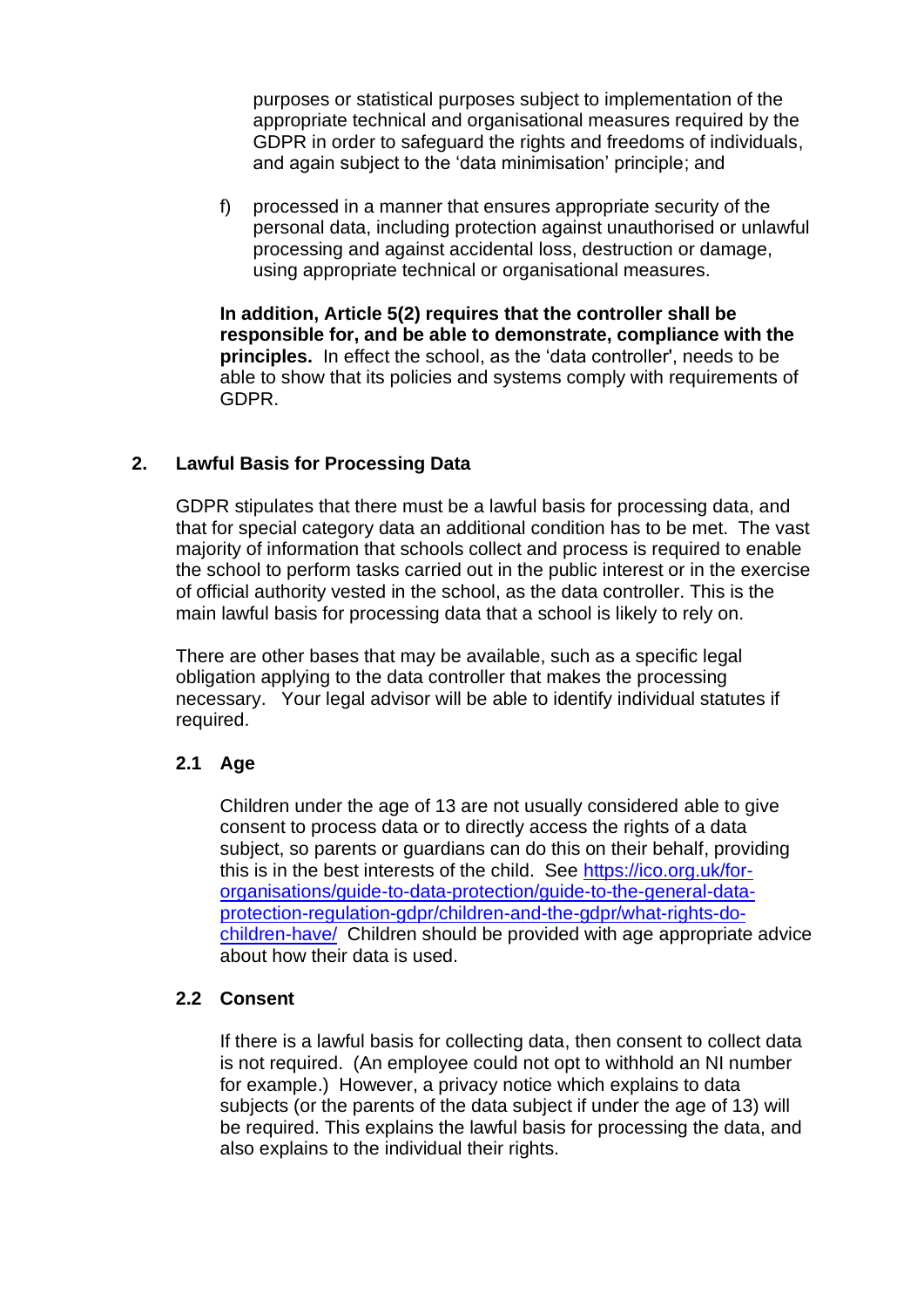Parents/Carers or children over the age of 13 will need to give consent when there is not a legal reason for processing, for instance for images used in school publicity or social media feeds. The consent will need to be transparent, revocable, and will need to be on an "Opt-in" basis.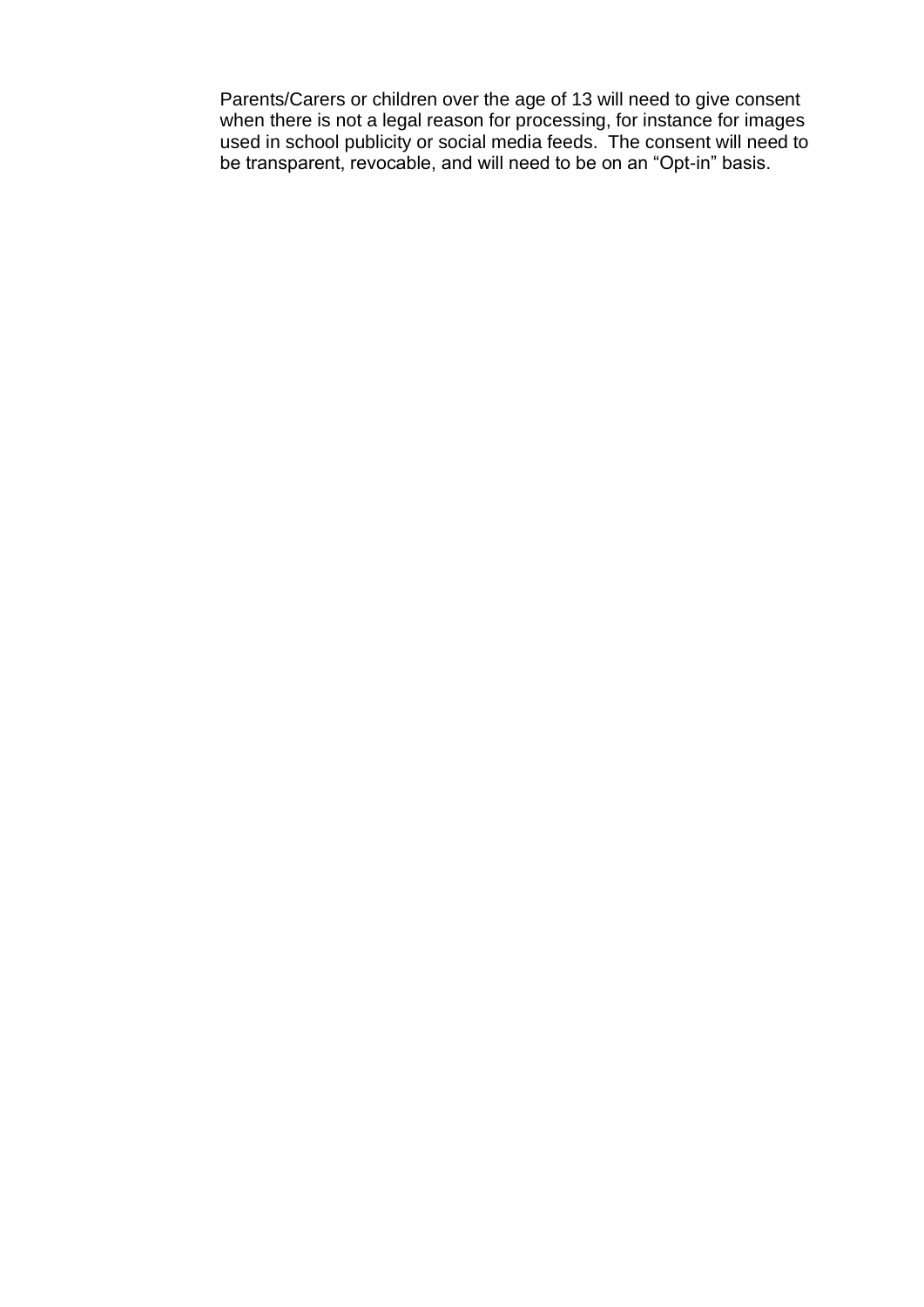# **3. RIGHTS**

GDPR provides the following rights:

- 1. The right to be informed
- 2. The right of access
- 3. The right to rectification
- 4. The right to erasure
- 5. The right to restrict processing
- 6. The right to data portability
- 7. The right to object
- 8. Rights in relation to automated decision making and profiling.

Different rights attach to different lawful bases of processing:

|                         | <b>Right to</b><br>erasure | <b>Right to</b><br>portability | <b>Right to</b><br>object             |
|-------------------------|----------------------------|--------------------------------|---------------------------------------|
| <b>Vital Interests</b>  | $\checkmark$               | X                              | X                                     |
| <b>Legal Obligation</b> | X                          | X                              | X                                     |
| <b>Public Task</b>      | X                          | X                              | $\checkmark$                          |
| Legitimate Interests    | $\checkmark$               | X                              | $\checkmark$                          |
| Contract                | $\checkmark$               | $\checkmark$                   | X                                     |
| Consent                 | $\checkmark$               | $\checkmark$                   | X<br>but right to withdraw<br>consent |

### **3.1. The right to be informed** – *See Privacy Notices section 6.2*

### **3.2. The right of access**

Depending on the age of the pupil, there are two legal basis for pupils or parents to request access to their data – a Subject Access Request or a request under the 2005 Education Regulations.

### **3.2.1. Subject Access request under GDPR**

GDPR gives individuals the right to access any data that an organisation holds on them. Normally this has to be completed within 30 days without charge. Further guidance is available at: [https://ico.org.uk/for-organisations/guide-to-data](https://ico.org.uk/for-organisations/guide-to-data-protection/guide-to-the-general-data-protection-regulation-gdpr/individual-rights/right-of-access/)[protection/guide-to-the-general-data-protection-regulation](https://ico.org.uk/for-organisations/guide-to-data-protection/guide-to-the-general-data-protection-regulation-gdpr/individual-rights/right-of-access/)[gdpr/individual-rights/right-of-access/](https://ico.org.uk/for-organisations/guide-to-data-protection/guide-to-the-general-data-protection-regulation-gdpr/individual-rights/right-of-access/) Schools should be aware that guidance from the ICO highlights the rights of the child.

### **3.2.2. In maintained schools, parents have another statutory right to access their children's educational record**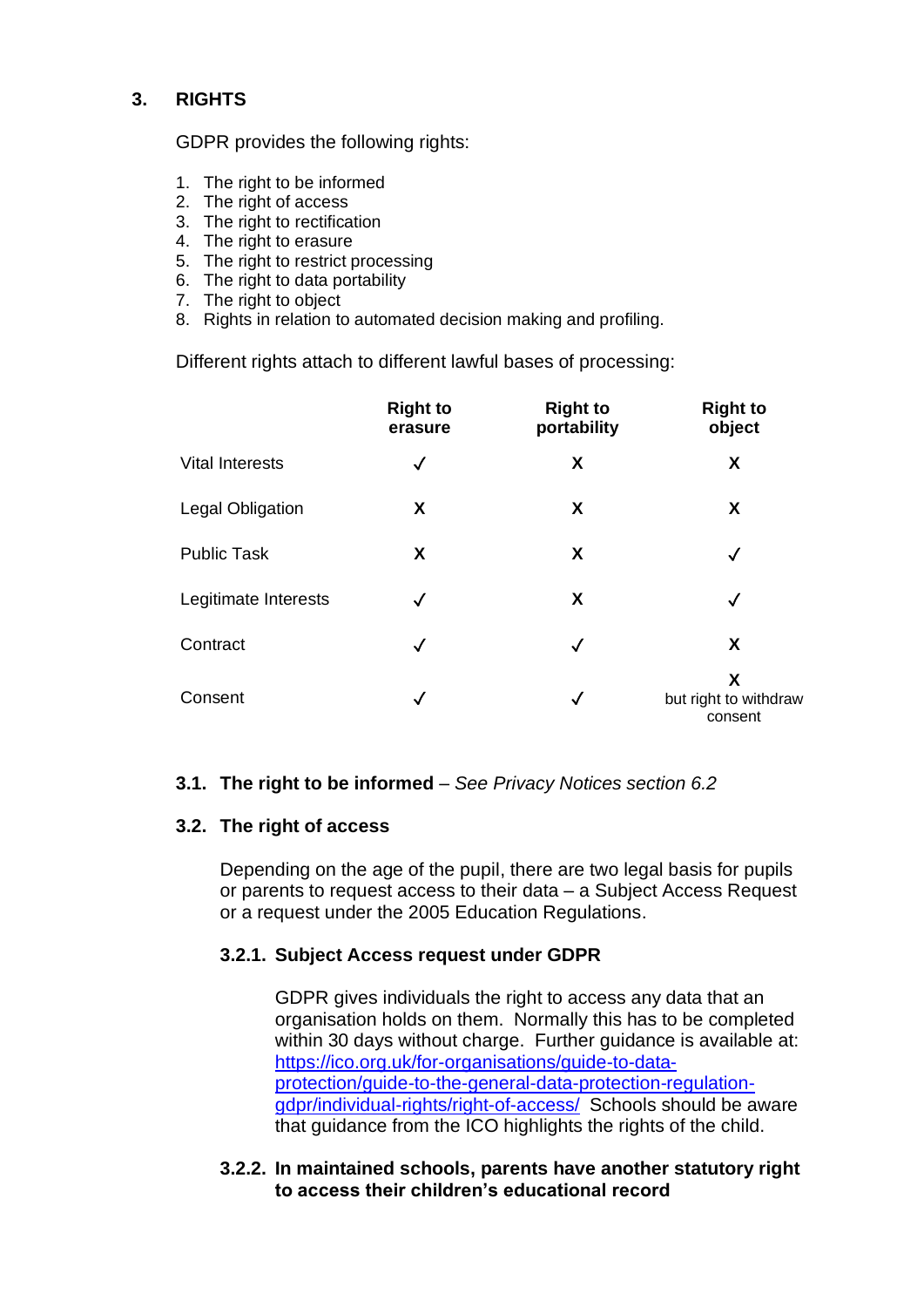This is part of the Education (Pupil Information) Regulations 2005. This applies to all children under 16 years and has to be completed in 15 working days. See [https://ico.org.uk/your-data](https://ico.org.uk/your-data-matters/schools/pupils-info/)[matters/schools/pupils-info/](https://ico.org.uk/your-data-matters/schools/pupils-info/) 

# **3.2.3. Information which may be withheld**

On some occasions records could contain information which *"is likely to cause significant harm to the physical or mental health of the child or others",* for instance, if a child makes a disclosure of abuse. In these circumstances, the data should not be released and the pupil/parent does not need to be informed of its existence. If in doubt seek legal advice.

### **3.3. The right to erasure**

GDPR includes a right to erasure – but this is not an absolute right and does not necessarily override the lawful basis for continuing to hold data. Your legal advisor will be able to support with information about which data can continue to be legally held if a data subject asks to be 'forgotten'. Schools' data management systems such as SIMS will begin to improve their functionality to either delete or anonymise personal data when appropriate.

It will be seen from the table above that, where a school relies on either a 'legal obligation' or a 'public task' basis for processing (see above), there is no right to erasure – however, this does not mean the data will never be erased. It will still not be retained for any longer than necessary, in accordance with statutory requirements and/or the school's data retention guidelines.

### **4. Data Types**

*Not all data needs to be protected to the same standards - the more sensitive or potentially damaging the loss of the data is, the better it needs to be secured. There is inevitably a compromise between usability of systems and working with data. In a school environment staff are used to managing risk, for instance during a PE or swimming lesson where risks are assessed, controlled and managed. A similar process should take place with managing school data. GDPR defines different types of data and prescribes how it should be treated.*

*The loss or theft of any Personal Data is a "Potential Data Breach", which could result in legal action against the school. The loss of sensitive, or "special category", personal data is considered much more seriously and the sanctions may well be more punitive.*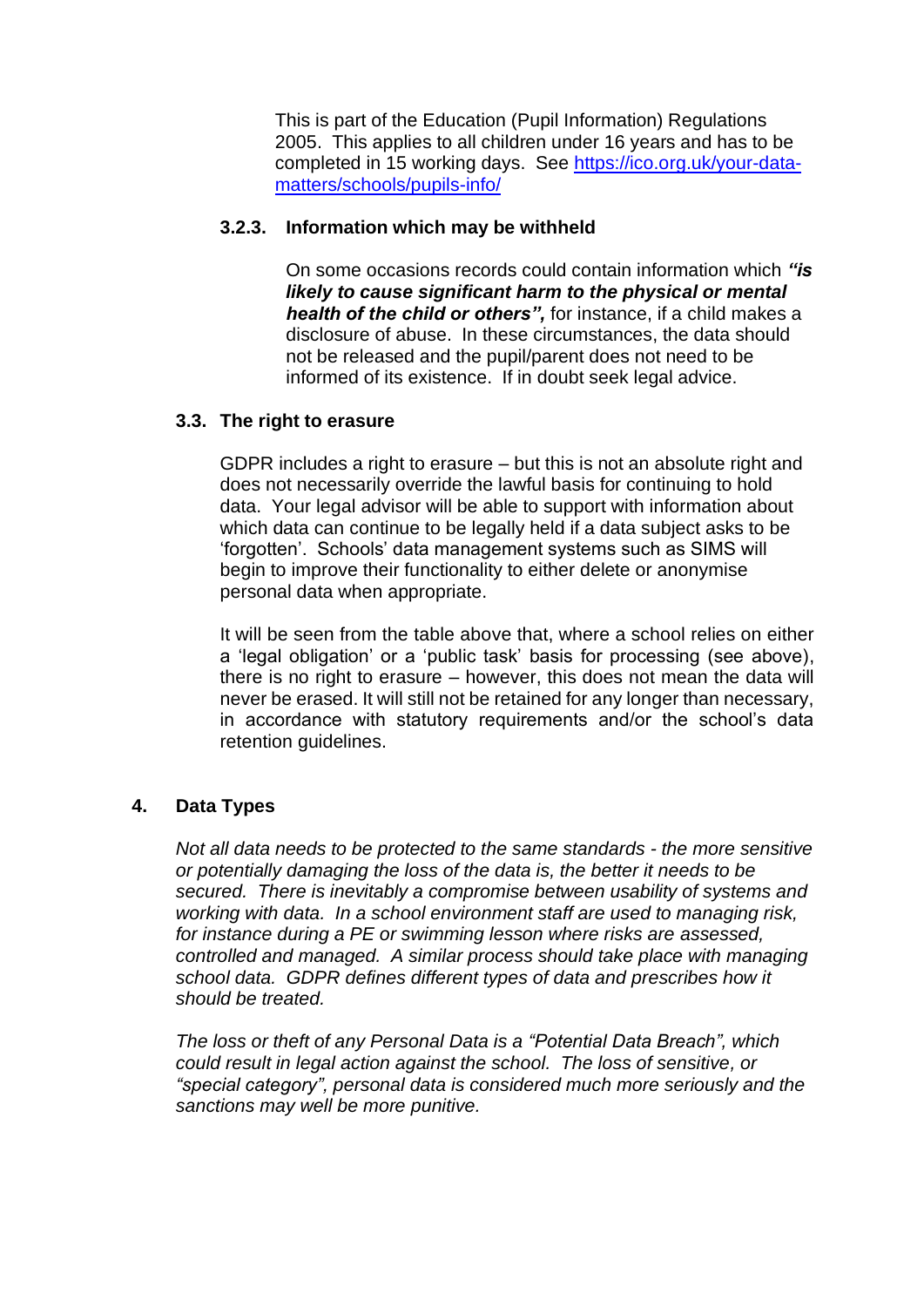# **4.1. Personal data**

*The school will have access to a wide range of personal information and data. The data may be held in a digital format or on paper records. Personal data is defined as any combination of data items that identifies an individual and provides specific information about them, their families or circumstances. This will include:*

- Personal information about members of the school community including pupils-/students, members of staff and parents/carers e.g. names, addresses, contact details, legal guardianship contact details, disciplinary records
- Curricular/academic data e.g. class lists, pupil/student progress records, reports, references
- Professional records e.g. employment history, taxation and national insurance records, appraisal records, disciplinary records and references
- Any other information that might be disclosed by parents/carers or by other agencies working with families or staff members.

# **4.2. Special Category Data**

"Special Category Data" are data revealing a person's racial or ethnic origin, political opinions, religious or philosophical beliefs, or trade union membership, and the processing of genetic data, biometric data, data concerning a person's health or sexual life is prohibited except in special circumstances.

This is because special category data is more sensitive, and so needs more protection.

In a school the most likely special category data is likely to be:

- information on the racial or ethnic origin of a pupil or member of staff
- information about the sexuality of a child, his or her family or a member of staff
- medical information about a child or member of staff (SEND)
- (some information regarding safeguarding will also fall into this category)
- staffing e.g. Staff Trade Union details.

# *Note – See section on Sharing Information.*

# **4.3. Other types of Data not covered by the act**

This is data that does not identify a living individual and, therefore, is not covered by the remit of the DPA - this may fall under other 'access to information' procedures. This would include Lesson Plans (where no individual pupil is named), Teaching Resources and other information about the school which does not relate to an individual. Some of this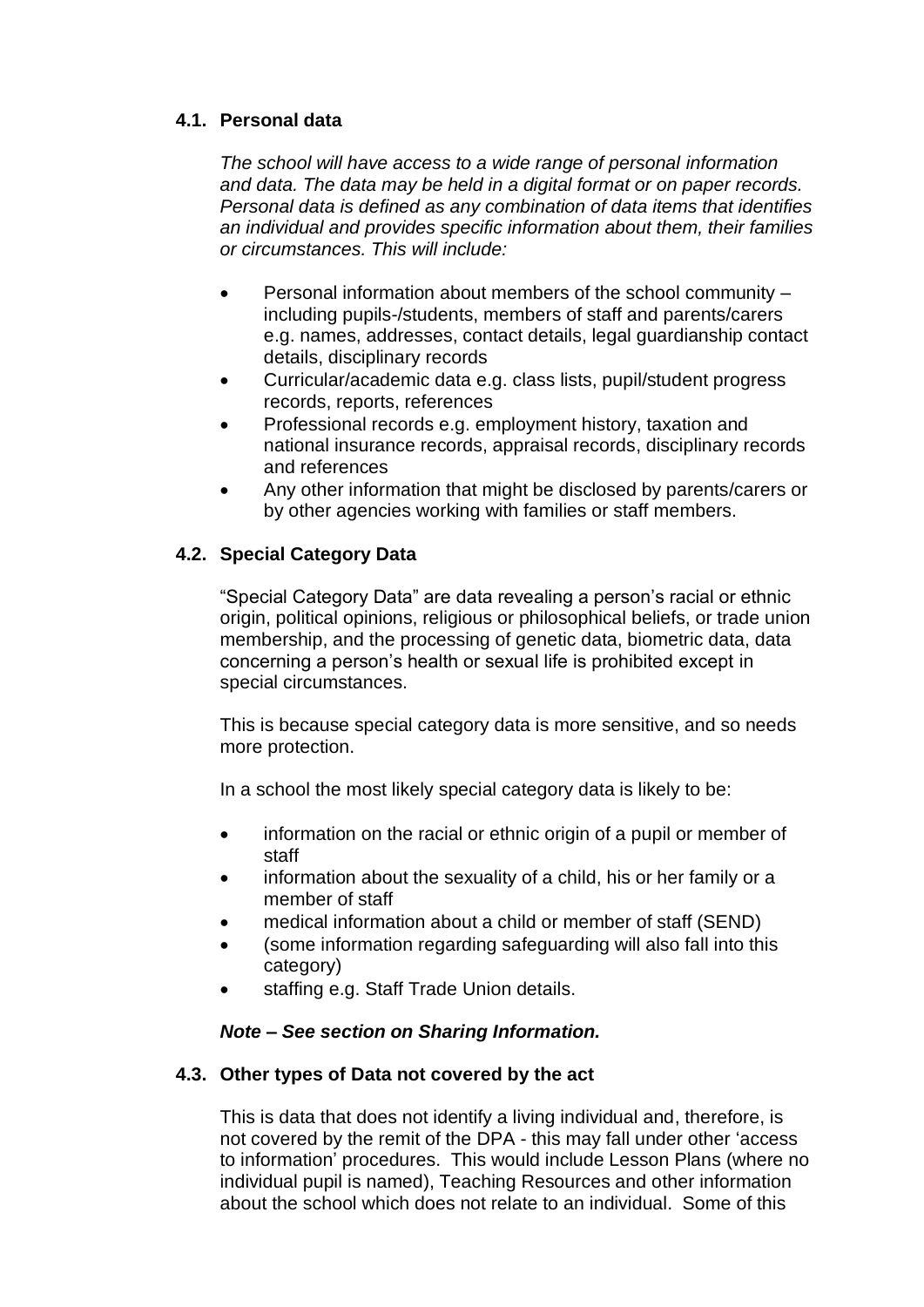data would be available publicly (for instance the diary for the forthcoming year), and some of this may need to be protected by the school (if the school has written a detailed scheme of work that it wishes to sell to other schools). Schools may choose to protect some data in this category but there is no legal requirement to do so.

# **5. Responsibilities**

The Headteacher and Governing Body are responsible for Data Protection; they should appoint a Data Protection Officer to manage data.

# **5.1. Risk Management – Roles:** *Data Protection Officer*

The school should have a nominated member of staff responsible for the management of data protection.

According to the ICO the minimum role will include:

- to inform and advise the organisation and its employees about their obligations to comply with the GDPR and other data protection laws
- to monitor compliance with the GDPR and other data protection laws, including managing internal data protection activities, advise on data protection impact assessments; train staff and conduct internal audits
- to be the first point of contact for supervisory authorities and for individuals whose data is processed (employees, customers etc).

*In some schools, other staff may have been delegated responsibility for particular issues, for instance the handling of SEND information.*

### **5.2. Risk management - Staff and Governors Responsibilities**

Everyone in the school has the responsibility of handling personal information in a safe and secure manner.

Governors are required to comply fully with this policy in the event that they have access to personal data, when engaged in their role as a Governor.

# **6. Legal Requirements**

### **6.1. Registration**

The school must be registered as a Data Controller on the Data Protection Register held by the Information Commissioner and each school is responsible for their own registration: https://ico.org.uk/fororganisations/data-protection-fee The register may be checked by visiting [https://ico.org.uk/about-the-ico/what-we-do/register-of-fee](https://ico.org.uk/about-the-ico/what-we-do/register-of-fee-payers/)[payers/](https://ico.org.uk/about-the-ico/what-we-do/register-of-fee-payers/)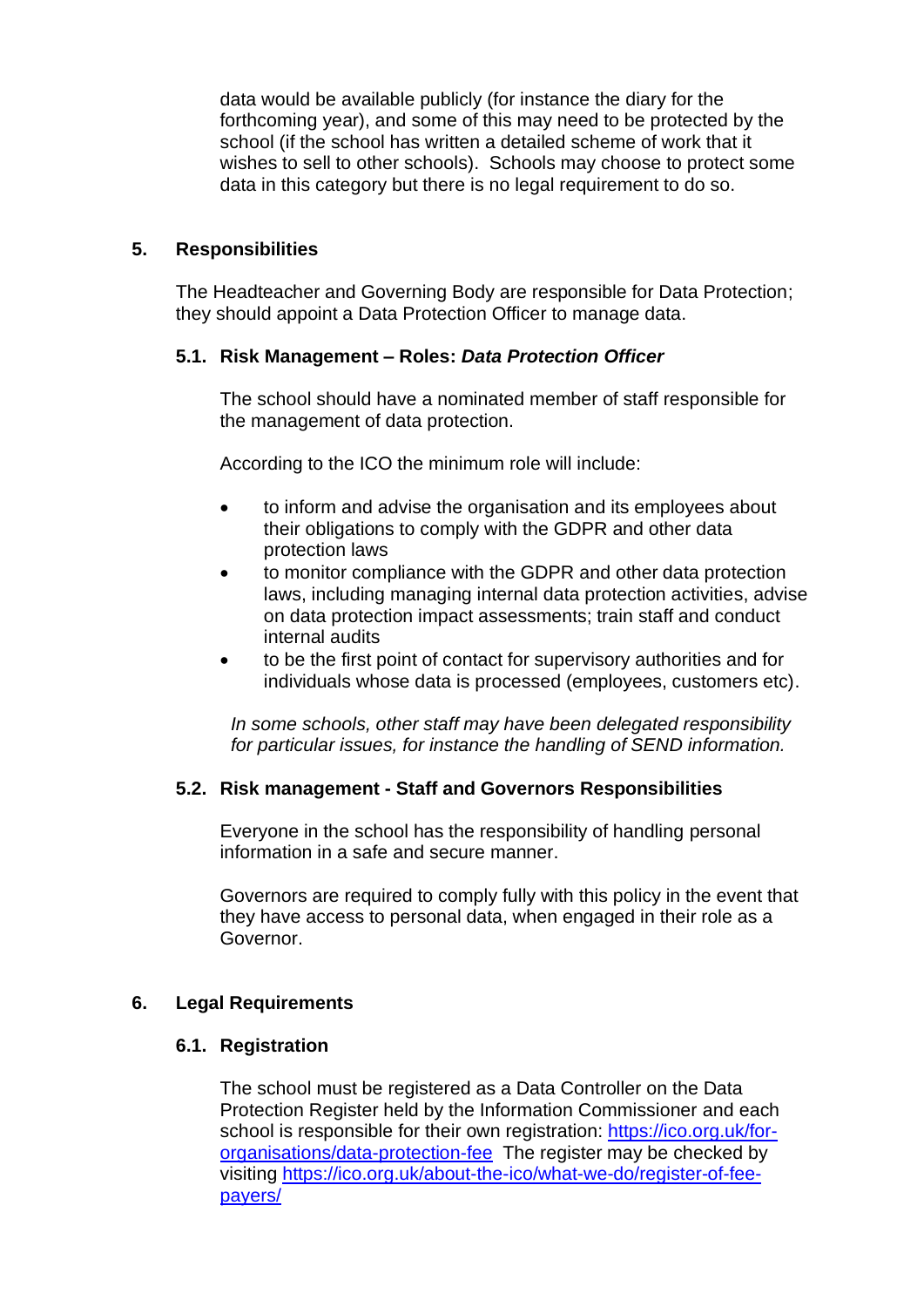# **6.2. Information for Data Subjects (Parents, Staff): PRIVACY NOTICES**

In order to comply with the fair processing requirements of the DPA, the school **must** inform parents/carers of all pupils/students and staff of the data they collect, process and hold on the pupils/students, the purposes for which the data is held, the legal basis for holding it and the third parties (e.g. LA, DfE, etc) to whom it may be passed. The privacy notice will also need to set out the data subjects' rights under the GDPR. More information about the suggested wording of privacy notices can be found on the DfE website:

[http://www.education.gov.uk/researchandstatistics/datatdatam/a006437](http://www.education.gov.uk/researchandstatistics/datatdatam/a0064374/pn) [4/pn](http://www.education.gov.uk/researchandstatistics/datatdatam/a0064374/pn)

Privacy notices should be made available to pupils, parents and carers, for instance, by publishing on the school website and making a paper copy available when children first register for school.

Children should be provided with age appropriate information about how their data is being used.

# **7. Transporting, Storing and Disposing of personal Data**

#### **7.1. Information security - Storage and Access to Data**

*The more sensitive the data the more robust the security measures will need to be in place to protect it.*

### **7.1.1. Technical Requirements**

The school will ensure that IT systems are set up so that the existence of protected files is hidden from unauthorised users and that users will be assigned a clearance that will determine which files are accessible to them. Access to protected data will be controlled according to the role of the user. Members of staff will not, as a matter of course, be granted access to the whole management information system.

Personal data may only be accessed on machines that are securely password protected. Any device that can be used to access data must be locked if left (even for very short periods) and set to auto lock if not used for five minutes.

All storage media must be stored in an appropriately secure and safe environment that avoids physical risk, loss or electronic degradation.

Personal data can only be stored on school equipment (this includes computers and portable storage media (where allowed). Private equipment (ie owned by the users) must not be used for the storage of personal data.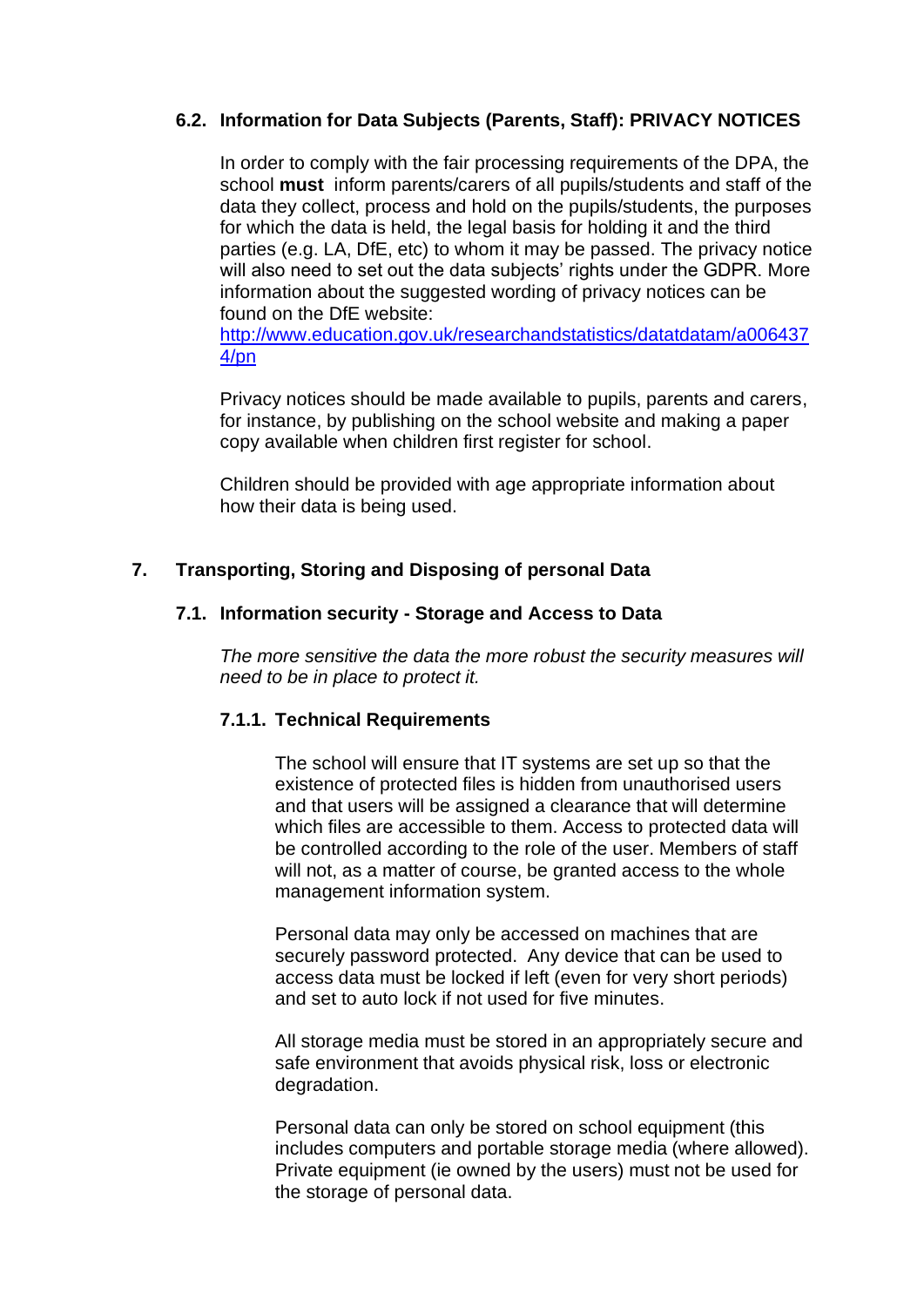The school/academy has clear policy and procedures for the automatic backing up, accessing and restoring all data held on school systems, including off-site backups. (The school will need to set its own policy, relevant to its physical layout, type of IT systems etc. Schools need to be aware of a significantly higher risk of a data loss, and should ensure that they can recover from a cyber-attack.)

# **7.1.2. Portable Devices**

# **When personal data is stored on any portable computer system, USB stick or any other removable media:**

- o the data must be encrypted and password protected
- o the device must be password protected (many memory sticks/cards and other mobile devices cannot be password protected)
- o the data must be securely deleted from the device, in line with school policy (below) once it has been transferred or its use is complete
- o the school will need to set its own policy as to whether data storage on removal media is allowed, even if encrypted – some organisations do not allow storage of personal data on removable devices
- o *We would advise that…* Only encrypted removable storage purchased by the school is allowed to be used on school computers.

# **7.1.3. Passwords**

All users will use strong passwords (14 Characters including a Capital letter, number and symbol) which must be updated occasionally. User passwords must never be shared. It is advisable NOT to record complete passwords, but prompts could be recorded.

### **7.1.4. Images**

Images will be protected and stored in a secure area. See school Photographic Policy.

# **7.1.5. Cloud Based Storage**

The school/academy has clear policy and procedures for the use of "Cloud Based Storage Systems" (for example Dropbox, Google Apps and Onedrive) and is aware that data held in remote and cloud storage is still required to be protected in line with the Data Protection Act. The school will ensure that it is satisfied with controls put in place by remote/cloud based data services providers to protect the data. See advice from the DfE below: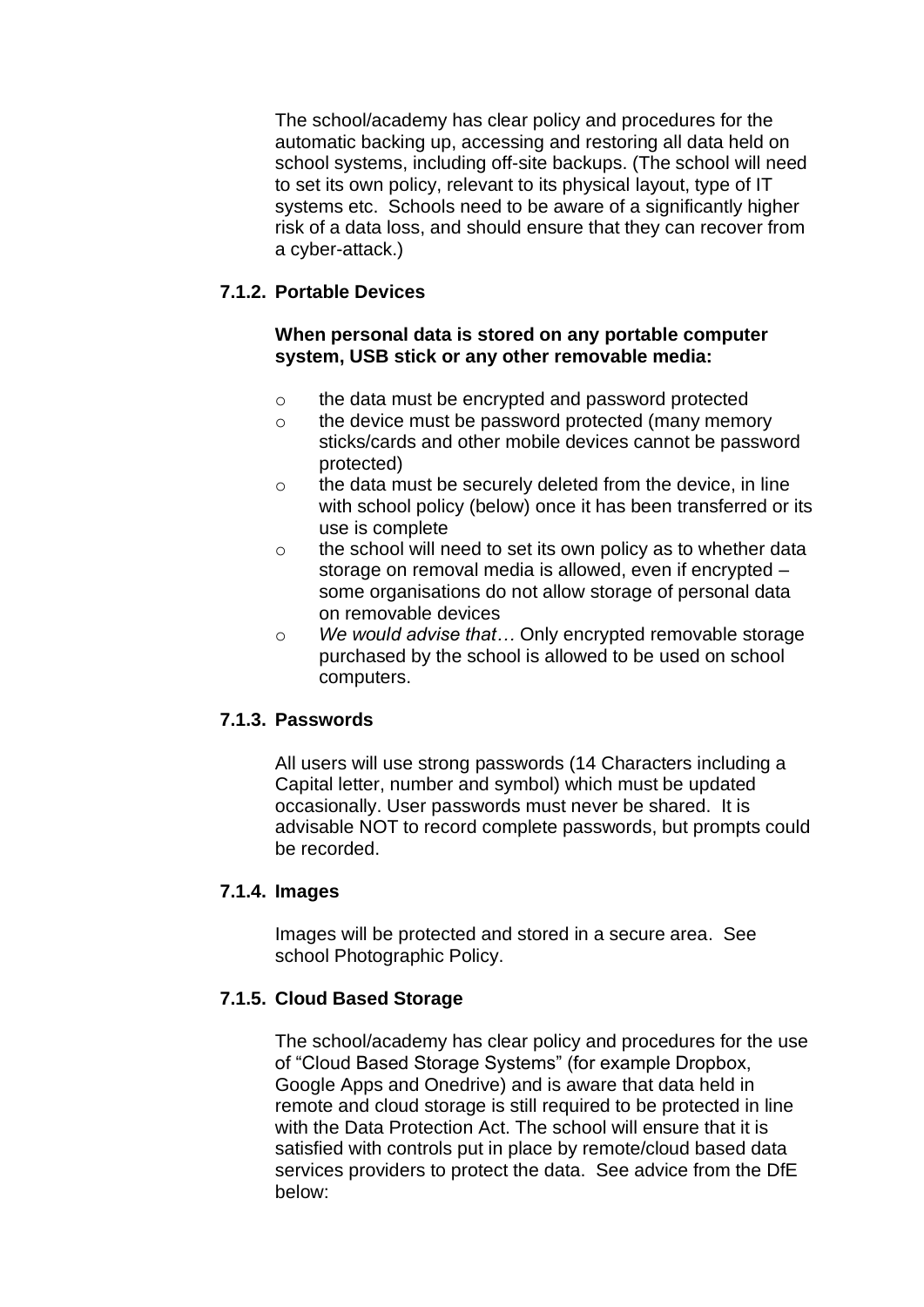[https://www.gov.uk/government/publications/cloud-software](https://www.gov.uk/government/publications/cloud-software-services-and-the-data-protection-act)[services-and-the-data-protection-act](https://www.gov.uk/government/publications/cloud-software-services-and-the-data-protection-act)

#### **7.2. Third Party data transfers**

As a Data Controller, the school/academy is responsible for the security of any data passed to a "third party". Data Protection clauses will be included in all contracts where data is likely to be passed to a third party, as well as data processing agreements.

# **7.3. Retention of Data**

The guidance given by the Information and Records Management Society – [Schools records management toolkit](https://irms.site-ym.com/page/SchoolsToolkit) can be used as a basis for determining how long records are kept. This school retention information should be available to data subjects on request.

Personal data that is no longer required will be destroyed and this process will be recorded.

#### **7.4. Systems to protect data**

#### **7.4.1. Paper Based Systems**

All paper based personal data will be protected by appropriate controls, for example:

- o paper based safeguarding chronologies will be in a locked cupboard when not in use
- o class lists used for the purpose of marking may be stored in a teacher's bag.

Paper based personal information sent to parents (will be checked by …, before the envelope is sealed).

# **7.4.2. School Websites**

Uploads to the school website will be checked prior to publication, for instance:

- o to check that appropriate photographic consent has been obtained
- o to check that the correct documents have been uploaded.

#### **7.4.3. E-mail**

*E-mail cannot be regarded on its own as a secure means of transferring personal data.*

Where technically possible, all e-mail containing sensitive information will be encrypted by ………*(for instance,* attaching the sensitive information as a word document and encrypting the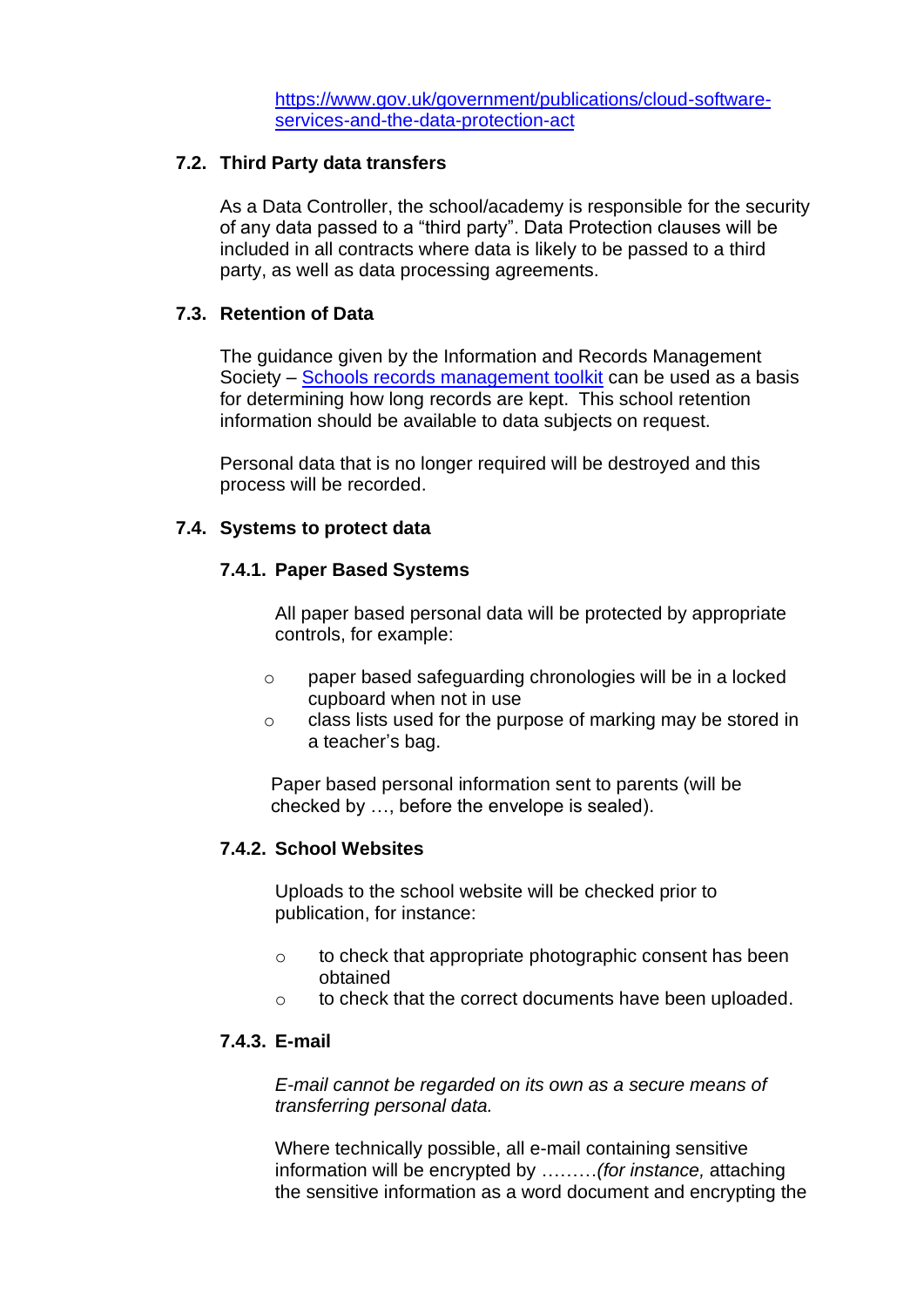document/compressing with 7 zip and encrypting - the recipient will then need to contact the school for access to a one-off password [*or when available* using the security features available in Office 365]).

# **8. Data Sharing**

# **8.1. Sharing with the LA and DfE**

The school is required by law to share information with the LA and DfE. Further details are available at: [https://www.gov.uk/guidance/data](https://www.gov.uk/guidance/data-protection-how-we-collect-and-share-research-data)[protection-how-we-collect-and-share-research-data](https://www.gov.uk/guidance/data-protection-how-we-collect-and-share-research-data)

# **8.2. Safeguarding**

Schools MUST follow the statutory processes in Keeping Children safe in Education and Working together to Safeguard Children [https://www.gov.uk/government/publications/working-together-to](https://www.gov.uk/government/publications/working-together-to-safeguard-children--2)[safeguard-children--2](https://www.gov.uk/government/publications/working-together-to-safeguard-children--2)

Durham LSCB provides information on information sharing at: [http://www.durham-lscb.org.uk/wp](http://www.durham-lscb.org.uk/wp-content/uploads/sites/29/2016/06/Guide-for-professionals-on-information-sharing.pdf)[content/uploads/sites/29/2016/06/Guide-for-professionals-on](http://www.durham-lscb.org.uk/wp-content/uploads/sites/29/2016/06/Guide-for-professionals-on-information-sharing.pdf)[information-sharing.pdf](http://www.durham-lscb.org.uk/wp-content/uploads/sites/29/2016/06/Guide-for-professionals-on-information-sharing.pdf)

### **8.3. Transfer of Safeguarding and SEND records when a pupil moves school**

*The following is an extract from keeping Children safe in Education Sept 2018.*

- o Where children leave the school or college, the designated safeguarding lead should ensure their child protection file is transferred to the new school or college as soon as possible, ensuring secure transit, and confirmation of receipt should be obtained. For schools, this should be transferred separately from the main pupil file.
- o Receiving schools and colleges should ensure key staff such as designated safeguarding leads and SENCOs or the named person with oversight for SEN in a college, are aware as required.
- $\circ$  In addition to the child protection file, the designated safeguarding lead should also consider if it would be appropriate to share any information with the new school or college in advance of a child leaving. For example, information that would allow the new school or college to continue supporting victims of abuse and have that support in place for when the child arrives.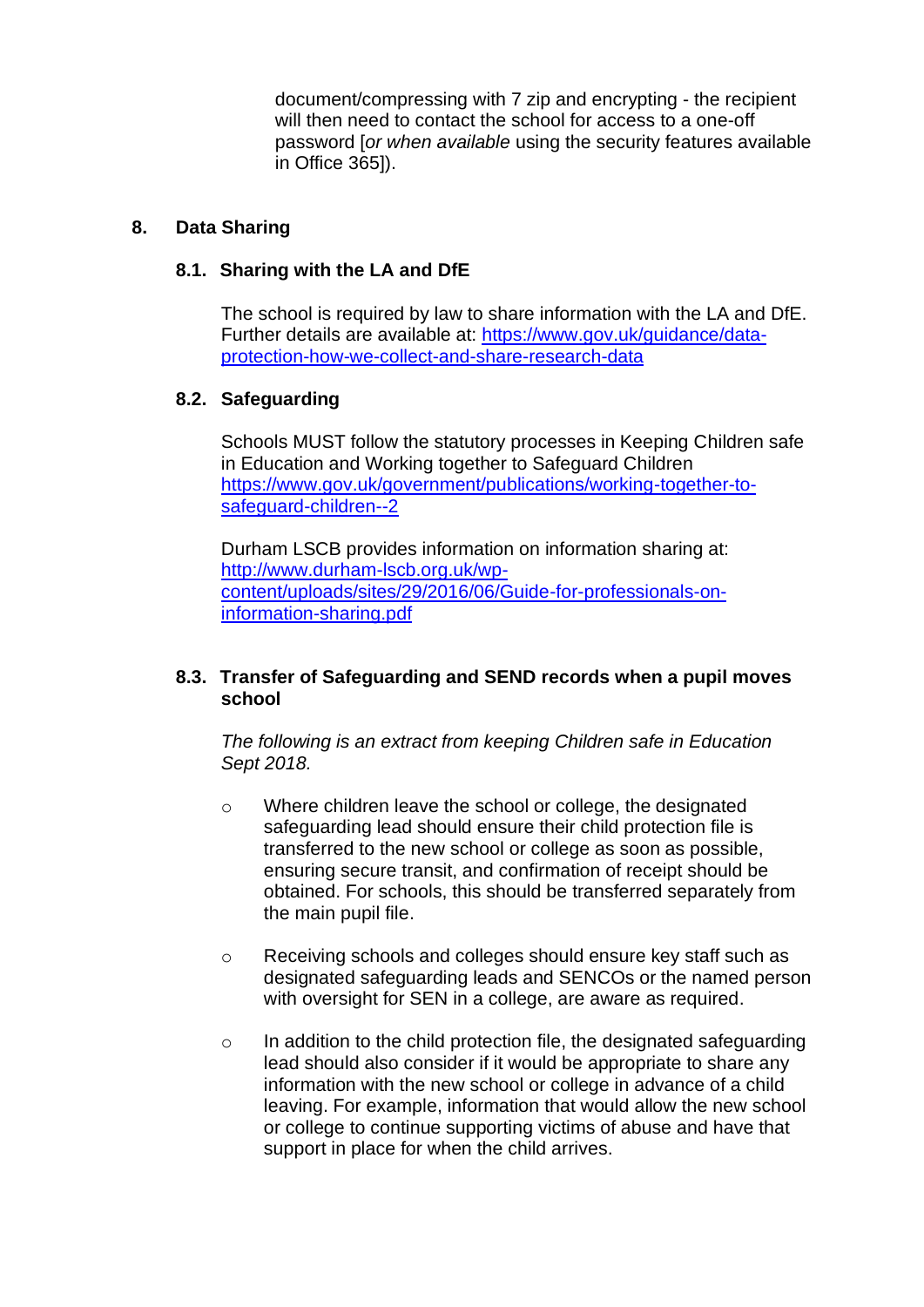# **9. Data Breach – Procedures**

On occasion, personal data may be lost, stolen or compromised. The data breach includes both electronic media and paper records, and it can also mean inappropriate access to information.

- $\circ$  In the event of a data breach, the data protection officer will inform the head teacher and chair of governors.
- o When a personal data breach has occurred, the school must establish the likelihood and severity of the resulting risk to people's rights and freedoms. If it's likely that there will be a risk, then you must notify the ICO; if it's unlikely then you don't have to report it. However, if the school decide not to report the breach, they need to be able to justify this decision, and it should be documented.
- o The school must report a notifiable breach to the ICO without undue delay, but not later than 72 hours after becoming aware of it. If the school takes longer than this, they must give reasons for the delay.
- $\circ$  If a breach is likely to result in a high risk to the rights and freedoms of individuals, GDPR states you must inform those concerned directly and without undue delay. In other words, this should take place as soon as possible. A 'high risk' means the threshold for informing individuals is higher than for notifying the ICO.

Any report about a data breach must include:

- o a description of the nature of the personal data breach including, where possible:
	- the categories and approximate number of individuals concerned; *and*
	- the categories and approximate number of personal data records concerned;
- o the name and contact details of the data protection officer or other contact point where more information can be obtained;
- o a description of the likely consequences of the personal data breach; *and*
- o a description of the measures taken, or proposed to be taken, to deal with the personal data breach including, where appropriate, the measures taken to mitigate any possible adverse effects.

Further details are available at [https://ico.org.uk/for-organisations/guide-to-data](https://ico.org.uk/for-organisations/guide-to-data-protection/guide-to-the-general-data-protection-regulation-gdpr/personal-data-breaches/)[protection/guide-to-the-general-data-protection-regulation-gdpr/personal-data](https://ico.org.uk/for-organisations/guide-to-data-protection/guide-to-the-general-data-protection-regulation-gdpr/personal-data-breaches/)[breaches/](https://ico.org.uk/for-organisations/guide-to-data-protection/guide-to-the-general-data-protection-regulation-gdpr/personal-data-breaches/)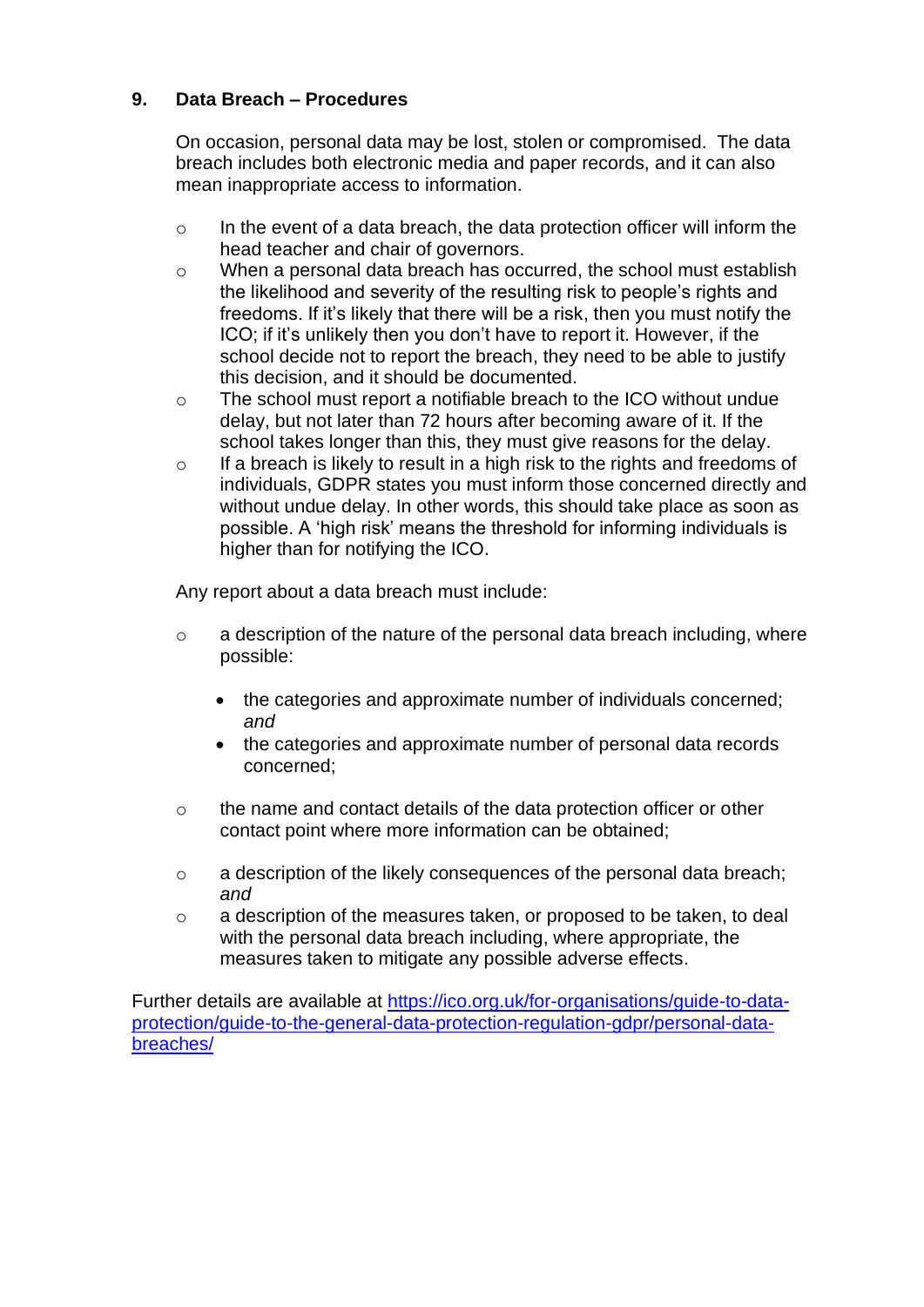# **10. Policy Review Reviewing**

This policy will be reviewed, and updated if necessary every two years or when legislation changes.

Date: 1<sup>st</sup> May 2022

<sup>st</sup> May 2022 **Review date 1<sup>st</sup> May 2023** 

Signed: Mr A O'Roarty *Chair of Governors*

**Adopted by the Governing Body on 1 st May 2019**

**The Data Protection Officer is Mrs Rebecca Aspinall**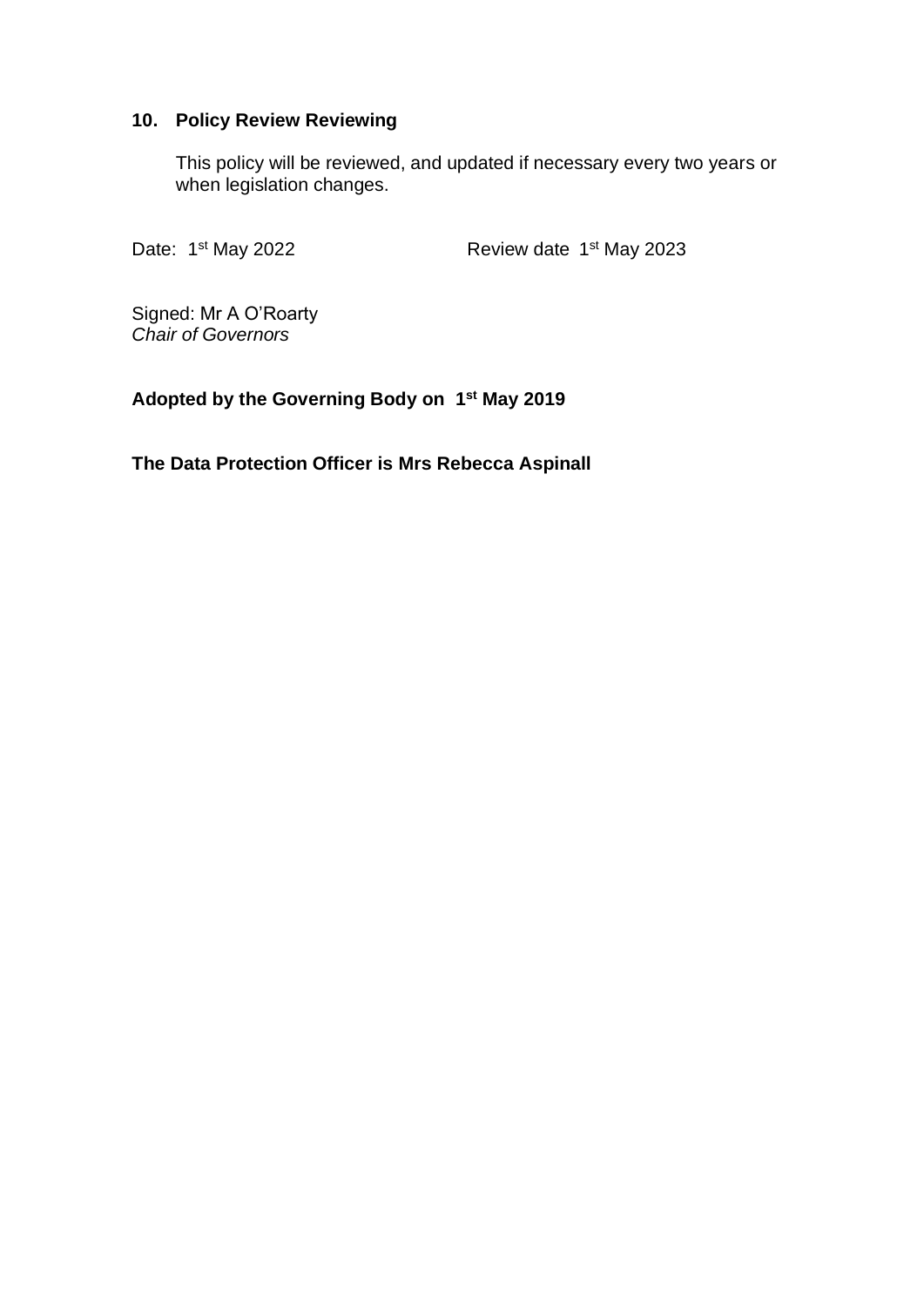# **Appendix 1 - Links to Resources and Guidance**

# **ICO Guidance**

Specific information for schools is available here. This includes links to guides from the DfE.

[http://ico.org.uk/for\\_organisations/sector\\_guides/education](http://ico.org.uk/for_organisations/sector_guides/education)

Specific Information about CCTV. <https://ico.org.uk/media/1542/cctv-code-of-practice.pdf>

### **Information and Records Management Society – schools records management toolkit**

A downloadable schedule for all records management in schools. <http://irms.org.uk/page/SchoolsToolkit>

# **Disclosure and Barring Service (DBS)**

Details of storage and access to DBS certificate information. [https://www.gov.uk/government/publications/handling-of-dbs-certificate](https://www.gov.uk/government/publications/handling-of-dbs-certificate-information/handling-of-dbs-certificate-information)[information/handling-of-dbs-certificate-information](https://www.gov.uk/government/publications/handling-of-dbs-certificate-information/handling-of-dbs-certificate-information)

# **DFE**

GDPR Toolkit <https://www.gov.uk/government/publications/data-protection-toolkit-for-schools>

Privacy Notices

[https://www.gov.uk/government/publications/data-protection-and-privacy-privacy](https://www.gov.uk/government/publications/data-protection-and-privacy-privacy-notices)[notices](https://www.gov.uk/government/publications/data-protection-and-privacy-privacy-notices)

Use of Biometric Data

[https://www.gov.uk/government/publications/protection-of-biometric-information-of](https://www.gov.uk/government/publications/protection-of-biometric-information-of-children-in-schools)[children-in-schools](https://www.gov.uk/government/publications/protection-of-biometric-information-of-children-in-schools)

Safeguarding

<https://www.gov.uk/government/publications/keeping-children-safe-in-education--2> *and* [https://www.gov.uk/government/publications/working-together-to-safeguard-](https://www.gov.uk/government/publications/working-together-to-safeguard-children--2)

[children--2](https://www.gov.uk/government/publications/working-together-to-safeguard-children--2)